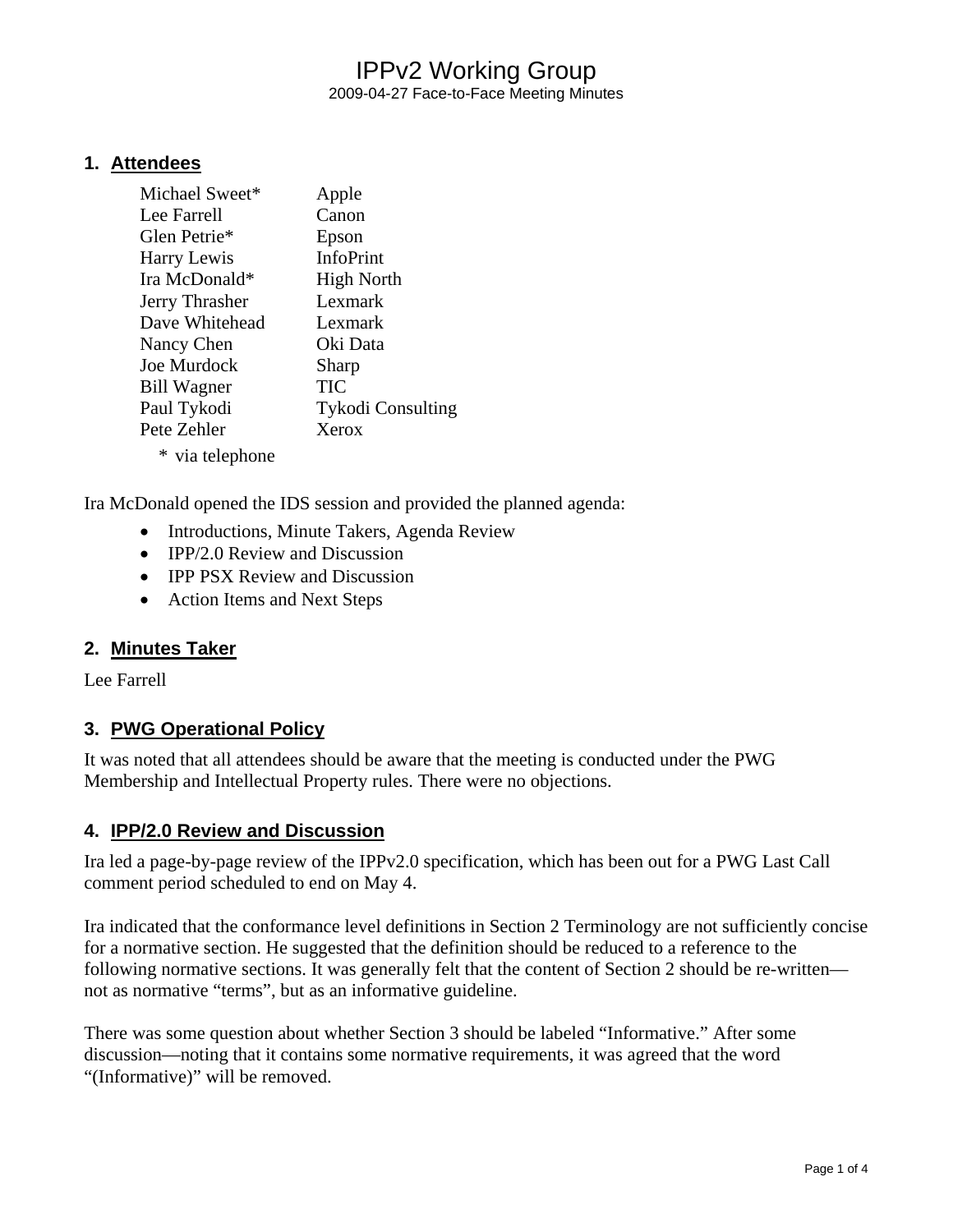2009-04-27 Face-to-Face Meeting Minutes

It was noted that at the end of Section 4 there is a note to the PWG Secretary which should be removed.

There was a discussion about the value of Validate-Job and whether it should be an optional operation. Michael Sweet indicated that it is useful for Production Printing.

It was pointed out that Validate-Job has been a required operation for IPPv1.1—although most clients don't use it, and many implementations have not implemented it well.

In conclusion, the group agreed that IPPv2.0 should be changed to downgrade Validate-Job to "Optional". It will remain "Required" in IPPv2.1.

Pete clarified that Validate-Job is really intended to validate the parameters that are being set in a Create Job operation. It is *not* intended to validate the PDL, and no ripping is involved.

It was suggested that a footnote should be added to provide the justification of why Validate-Job was made Optional. A separate footnote should be added to explain the intended purpose of the operation and that it could have been more aptly named "Validate-Job-Ticket" (or something similar.)

The decision about what to do with the Validate-Job Operation in IPPv2.2 was deferred, although Ira suggested that it should at least be "Recommended" for IPPv2.2.

The group agreed that the tables should be given Table numbers with captions. Also, the formatting of the Tables (double-lines, etc.) should be made consistent.

The table in Section 6.2 has some blank rows in it. The Editor needs to confirm whether there was some intended content for these rows or whether they are just superfluous entries. Evidently, the attributes orientation-requested and orientation-requested-default were deleted, but should not have been.

The Notes at the bottom of page 14 should reference "IPP/2.x", not "IPP/2.0".

Should media-col-ready be included? It was agreed that a footnote should be added to explain why media-col-ready was omitted. (It is impractical for spoolers.)

There should be a note added below Table 6.3 for the PWG Secretary to resolve the document numbers in "PWG510x.y".

The text color in Sections 7.3 and 7.4 should be corrected from gray to black.

Some of the text in Section 7.3 should be moved to a new section 7.4 called "IPP over TLS".

The existing Section 7.4 should change the second "(a)" and "(b)" to "(c)" and "(d)."

The e-mail address for Harry Lewis needs to be updated to "harry.lewis@infoprint.com".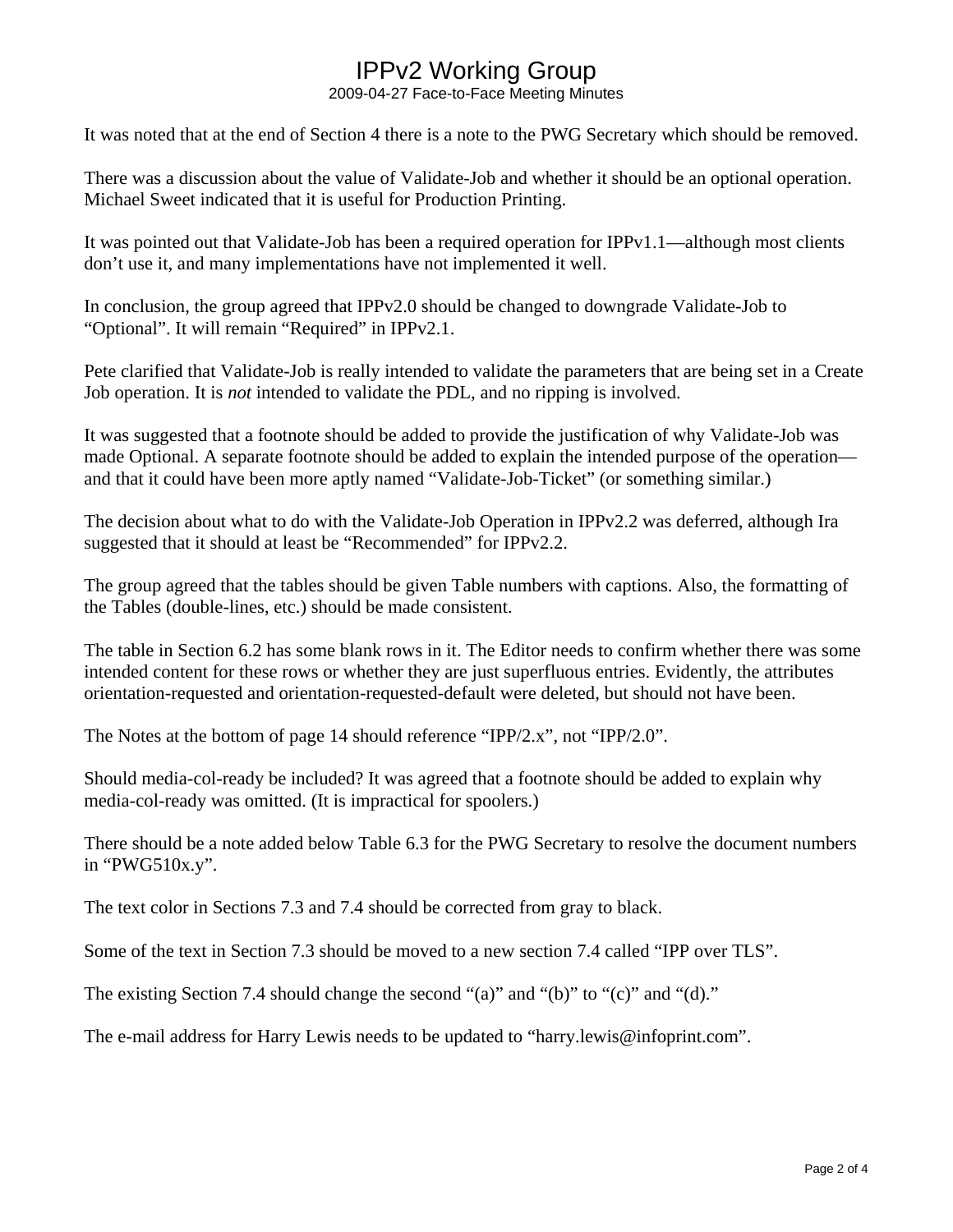2009-04-27 Face-to-Face Meeting Minutes

ACTION: Ira McDonald (with some Word help from Bill Wagner) will update the IPPv2.0 specification to reflect all the changes agreed to at the April 27 meeting.

ACTION: Harry Lewis will contact Ron Bergman to determine if Ron has an e-mail address that he would like published in the specification.

For the purposes of confirming adequate review of the document by sufficient PWG members, it was noted that there were seven voting individuals in the room and two on the phone—all of which participated in the document review.

Ira (with help from Bill) will publish another updated copy for Last Call.

### **5. IPP PSX Review and Discussion**

Ira led a page-by-page review of the IPP Printer State Extensions v1.0 specification, which has been out for a PWG Last Call comment period scheduled to end on May 4.

Ira noted that Section 5.2 is new.

Line 3090 has a floating period.

There are formatting issues with some of the Headers in the document. Bill volunteered to correct them.

There were no significant comments for necessary changes.

Ira (with help from Bill) will publish another updated copy for Last Call.

ACTION: Ira McDonald (with some Word help from Bill Wagner) will update the IPP PSX specification to reflect all the changes agreed to at the April 27 meeting.

### **6. Action Items and Next Steps**

The planned "Next Steps" for the Working Group were presented:

- IPP/2.0 First Edition
	- ∗ Complete PWG Last Call and revisions
	- ∗ PWG Formal Vote as Candidate Standard
- IPP Printer State Reasons Extensions (PSX)
	- ∗ Complete PWG Last Call and revisions
	- ∗ PWG Formal Vote as Candidate Standard
- IPP Production Printing Set2 for IPP/2.2
	- ∗ Interim Draft for June PWG face-to-face meeting
- IPP/2.0 Second Edition
	- ∗ Initial draft for Q4 2009 define IPP/2.2 (production)
	- ∗ Include \*all\* IETF and PWG IPP extension specs
	- ∗ Clarifications to First Edition and interoperability testing